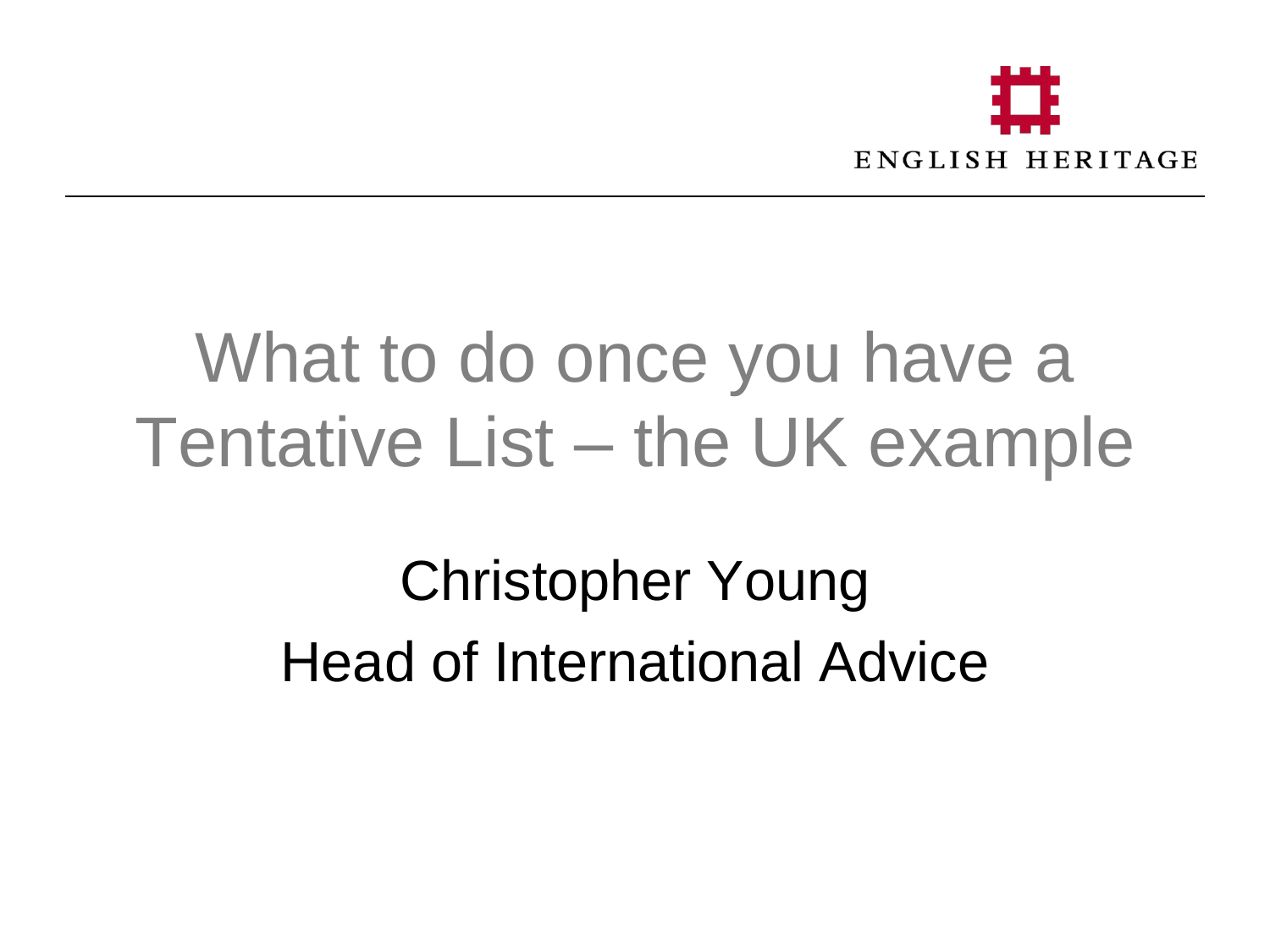



#### 28 sites

- 18 in England
- 1 in Northern Ireland
- 5 in Scotland
- 3 in Wales
- 3 in Overseas **Territories**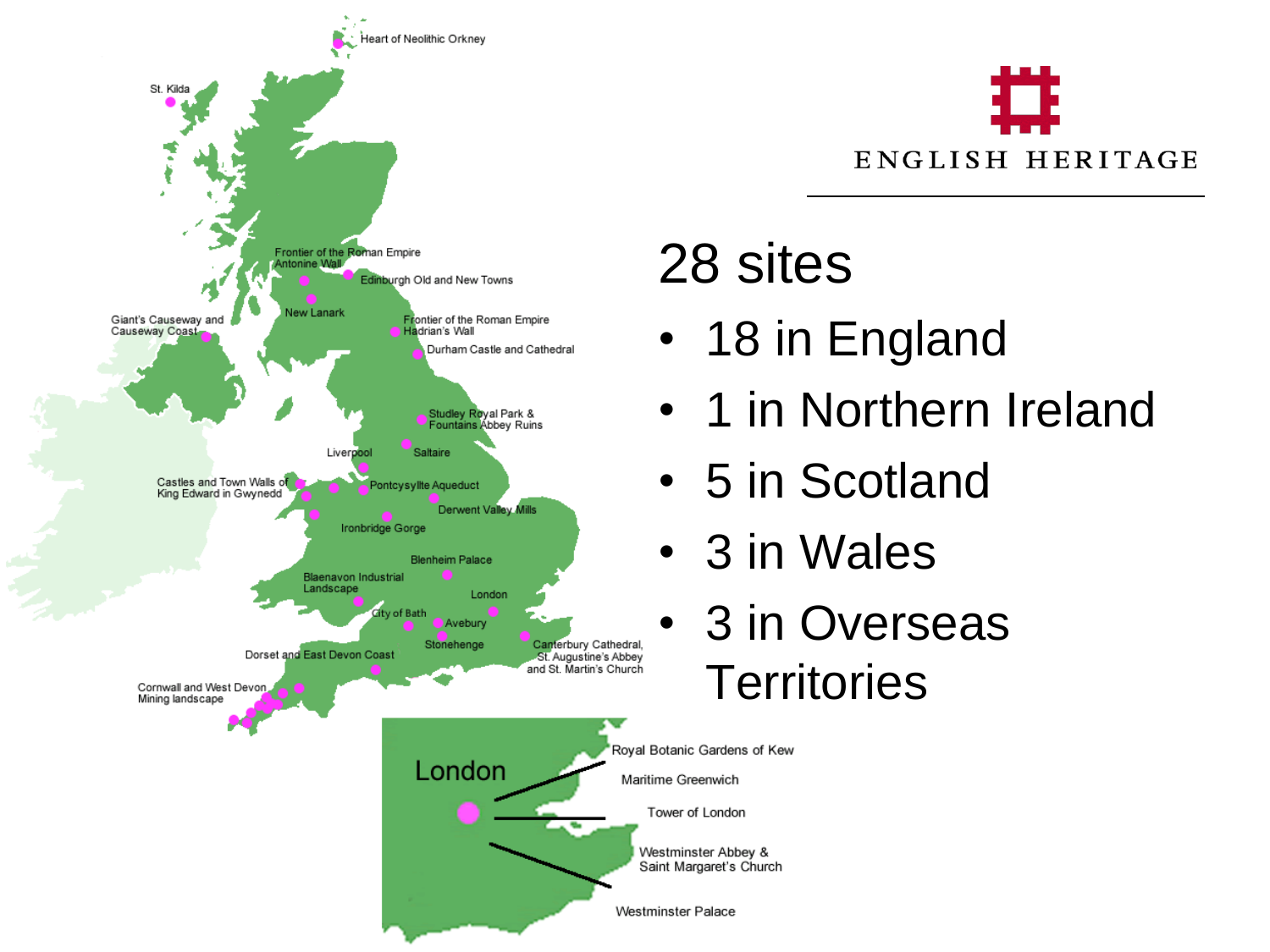



- DCMS responsible for Convention
- Advised by English Heritage on general policy and on English sites
- Devolved governments deal with their own sites
- Sites protected by existing designations and spatial planning system
- Funding sources varied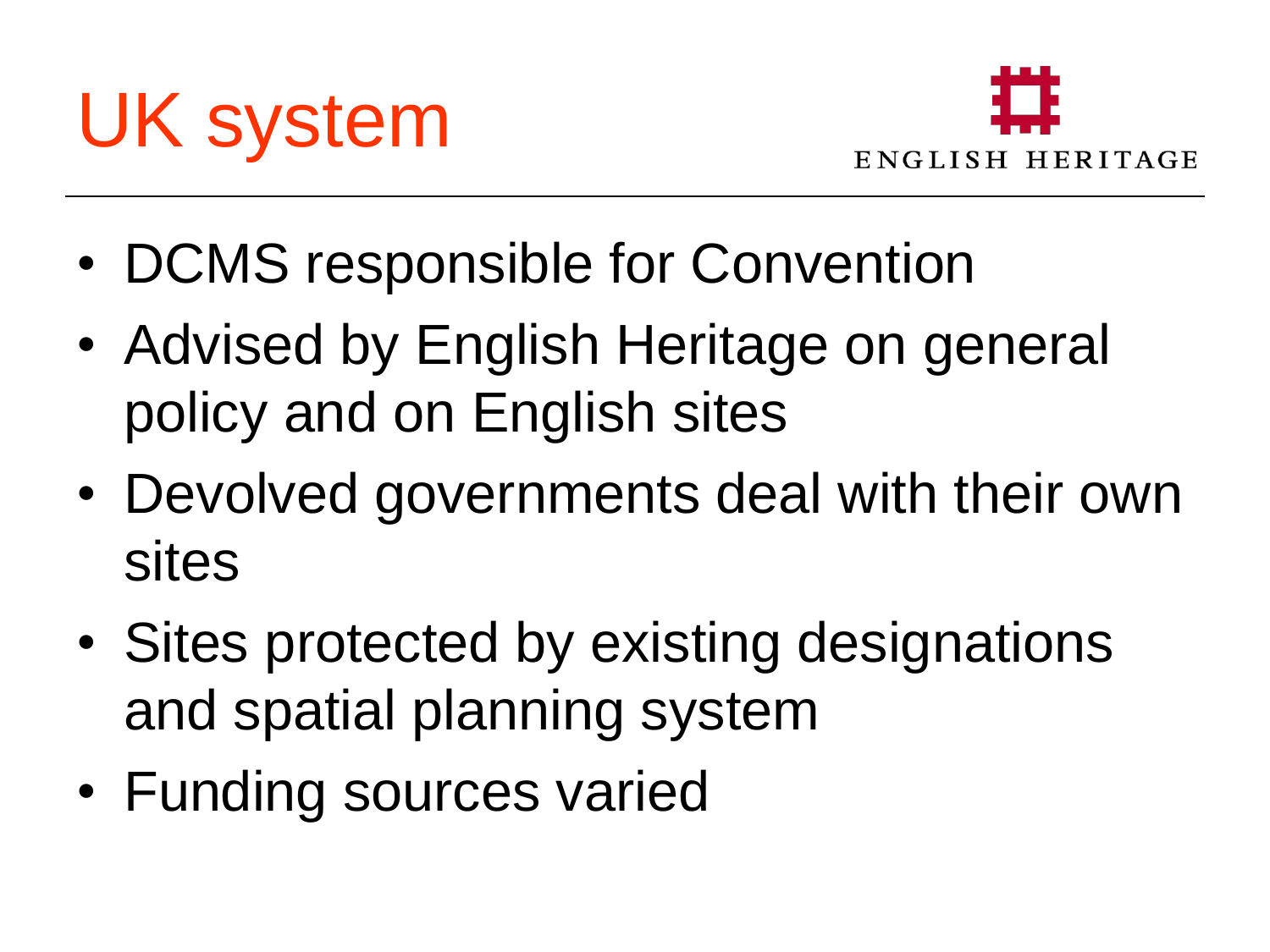

- Prepared by experts and then put out to consultation
- Thematic approach
- Deliberate attempt to avoid over represented categories
- Focus on themes where the UK could offer something truly of Outstanding Universal Value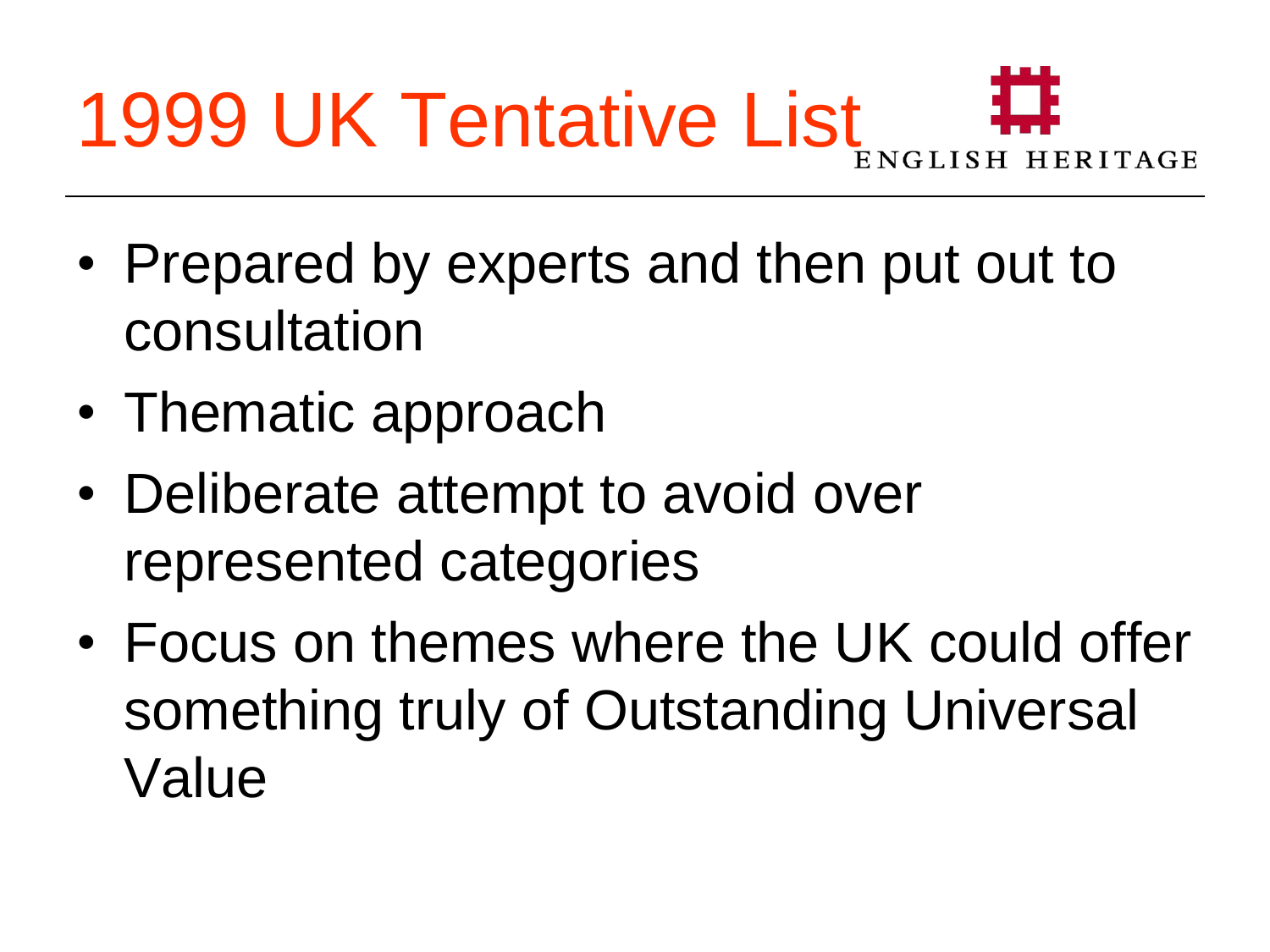#### 1999 Themes



- NATURAL SITES
- Estuarine sites
- Species-rich habitats created by the interaction of man and nature
- Geological Sites
- CULTURAL SITES
- Cultural landscapes
- The Origin of Early Man
- Insular Contribution to early Medieval Europe
- **Landscape Gardens**
- **Industrialisation**
- Britain's Global Influence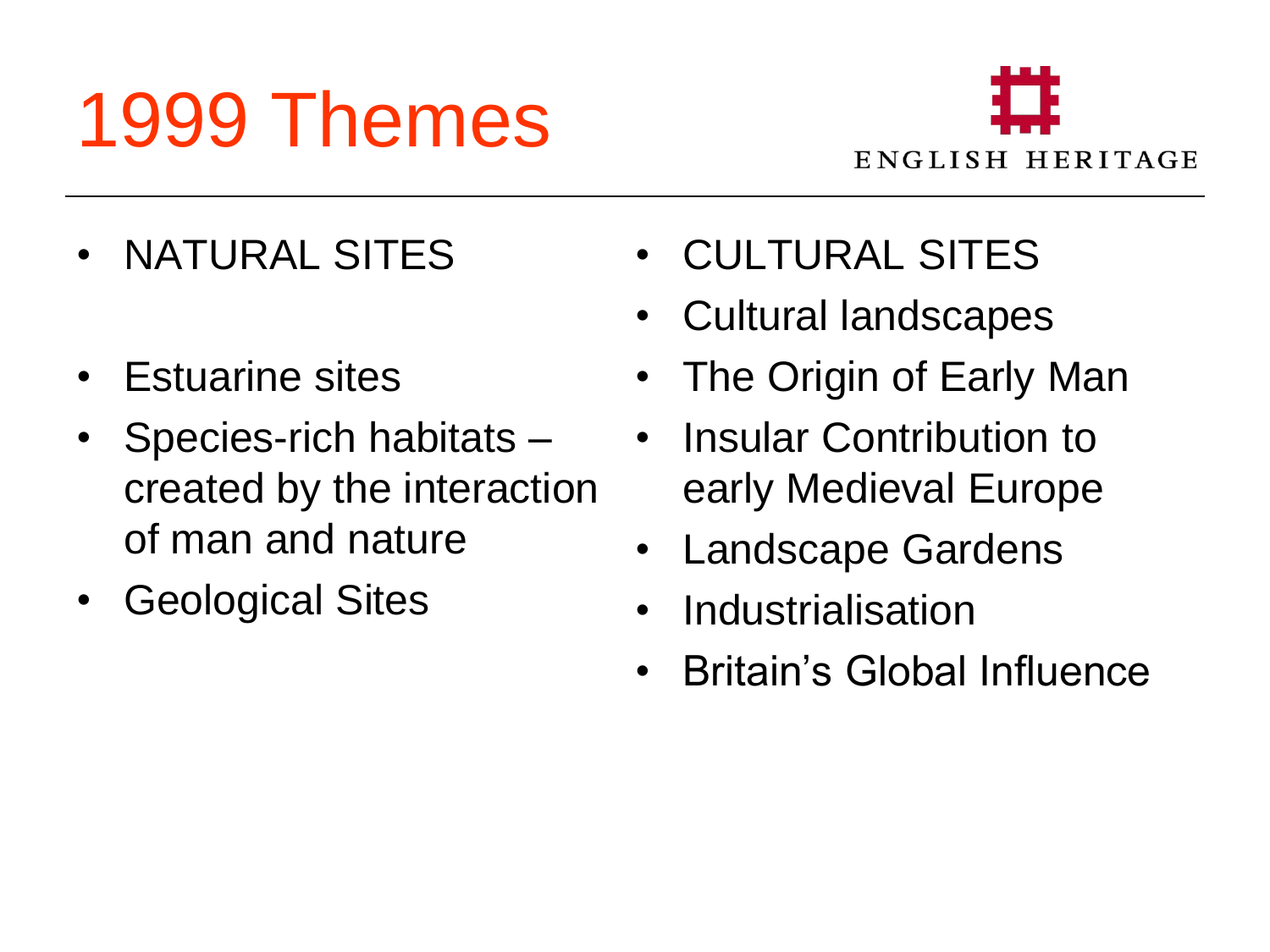# Outcomes of 1999 Tentative List



- 25 sites on List
- 10 sites inscribed from List
- 2 sites nominated but did not progress
- Antonine Wall added to list as extension to transnational Frontiers of the Roman Empire
- One existing natural site added cultural criteria
- 13 sites did nothing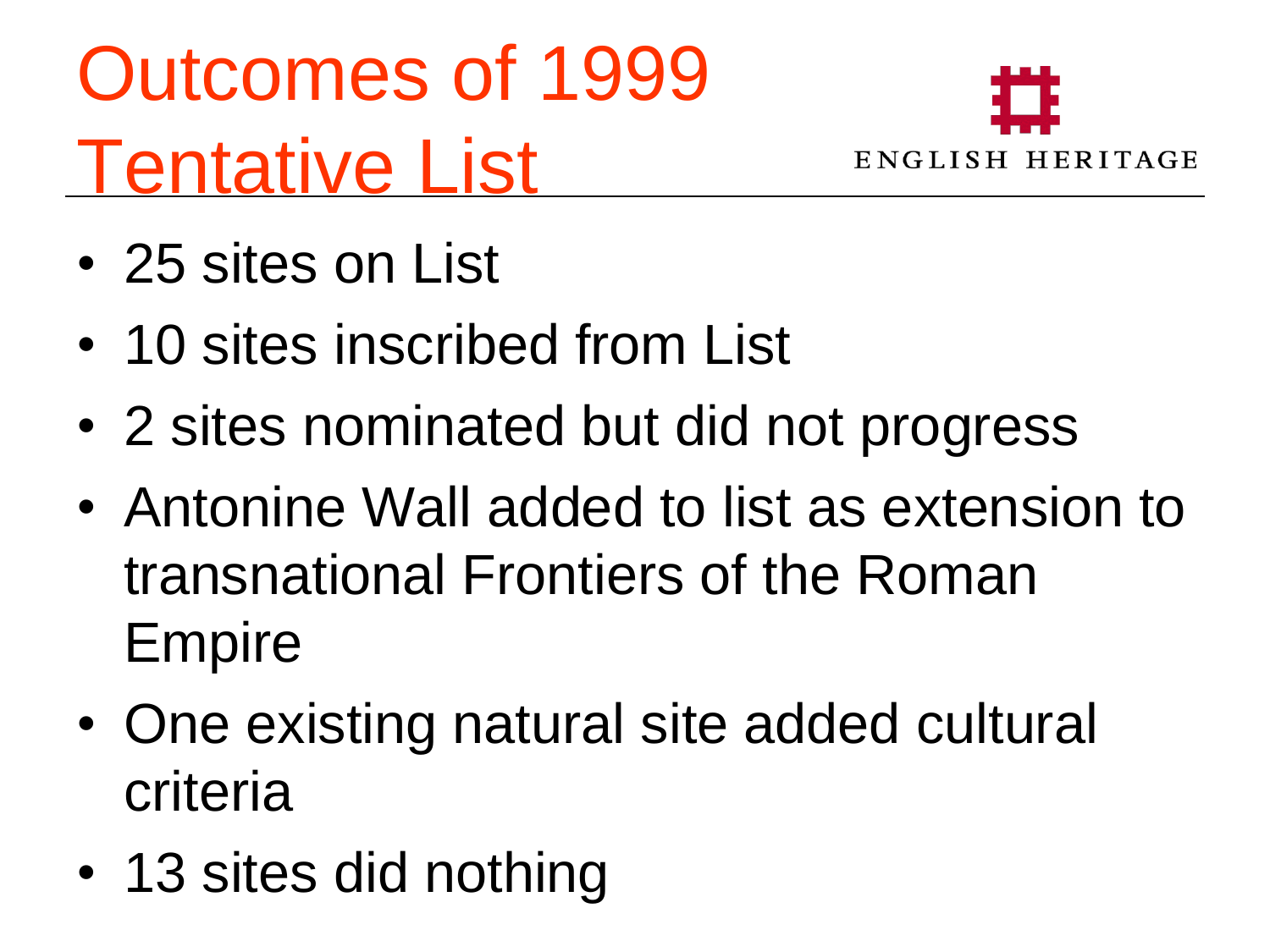



- Too many sites on Tentative List
- Number of nominations possible annually reduced
- Some of these would never make it
- Some no longer wanted to try
- Many nominations took longer than planned
- Cost and time taken in preparing nominations
- Subsequent management concerns, particularly related to development pressure in setting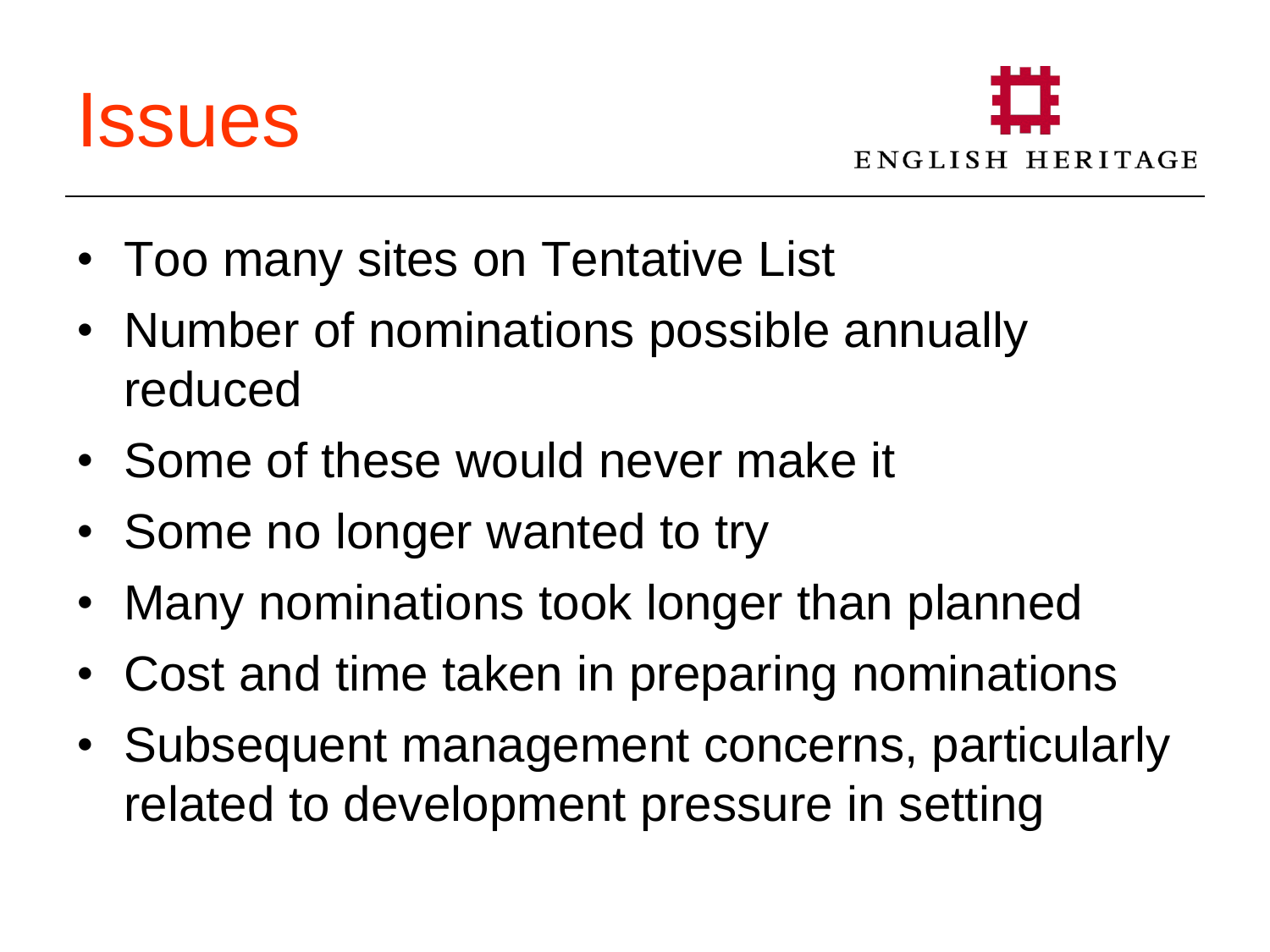# 2011 UK Tentative List<sub>ENGLISH</sub> #

- Bottom up process
- Applications assessed by independent Expert Panel
- Catalogue of sites which may be nominated over 10 year period
- $\cdot$  13 sites in all  $-11$ selected by Panel + 2 still being dealt with by UNESCO
- Some may not have OUV

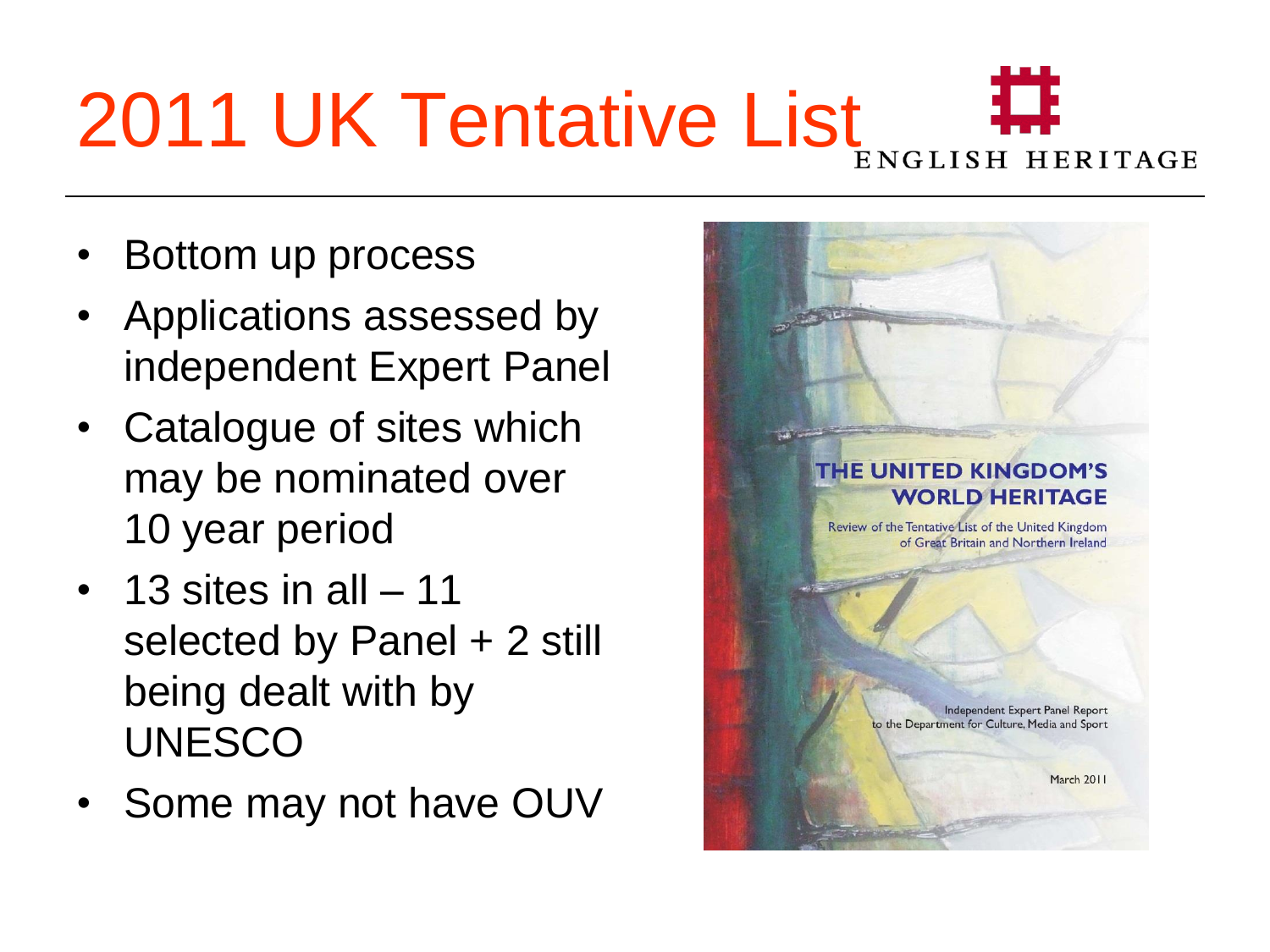# Technical Evaluations



- Decisions on World Heritage taken by UNESCO World Heritage Committee
- Introduced by UK government to reduce uncertainty in nomination process
- Technical evaluation covers all aspects of nomination in abbreviated form.
- Entries prepared by candidate sites and assessed by government panel
- If it passes the panel, site is allocated provisional nomination year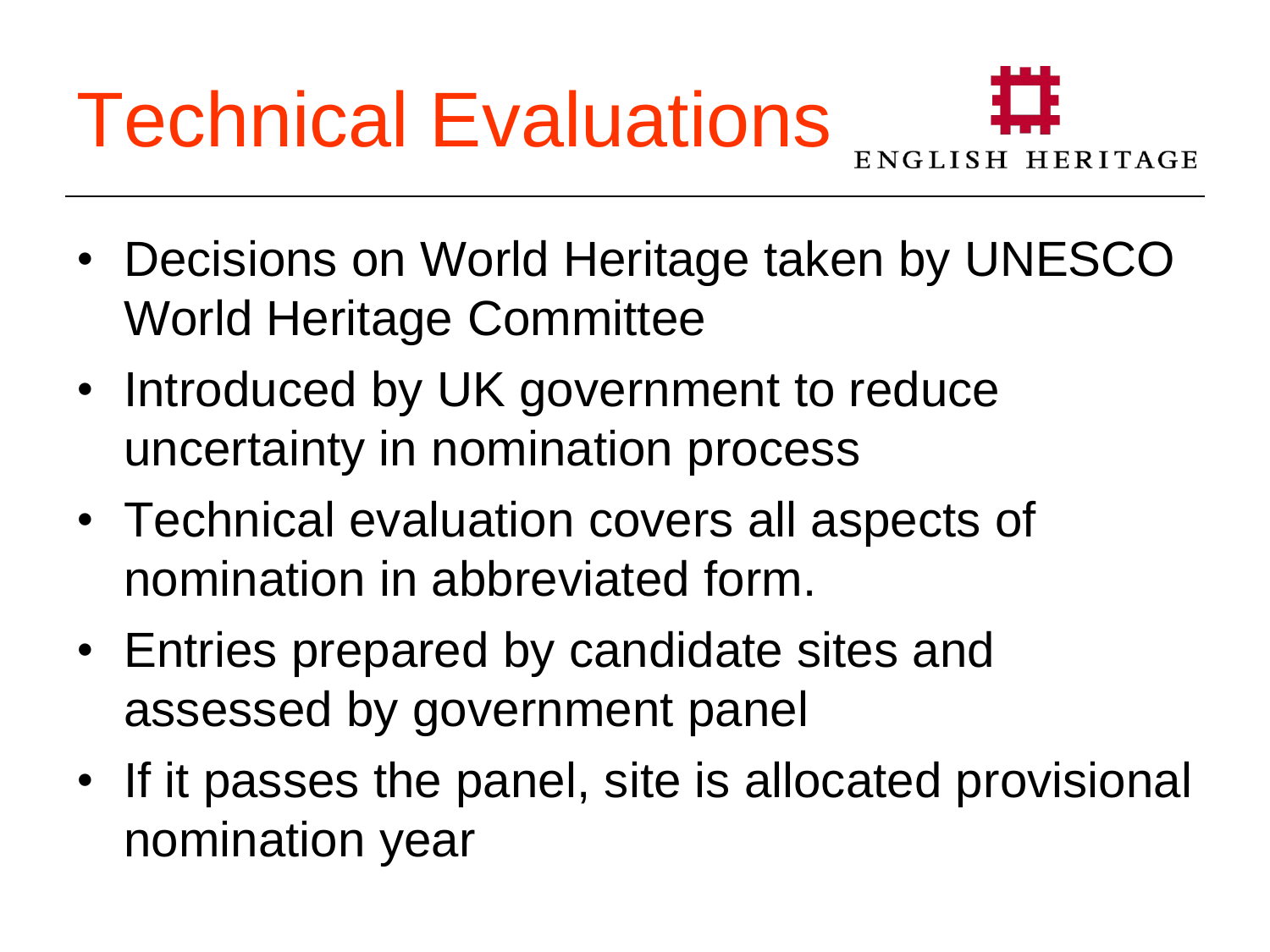## Technical Evaluation

#### Forma ENGLISH HERITAGE **Section of Study Maximum no. pages 1. Draft statement of Outstanding Universal Value** <sup>2</sup> **2. Description of the site 20 August 20 August 20 August 20 August 20 August 20 August 20 August 20 August 20 August 20 August 20 August 20 August 20 August 20 August 20 August 20 August 20 August 20 August 20 August 20 A 3. Justification of Outstanding Universal 2 4. Criteria for Outstanding Universal Value** 2 **5. Authenticity (cultural sites only)** 2 **6. Integrity** 2 **7. Comparative study** 4 **8. Protection** 4 **9. Management** 3 **10. Resourcing** 3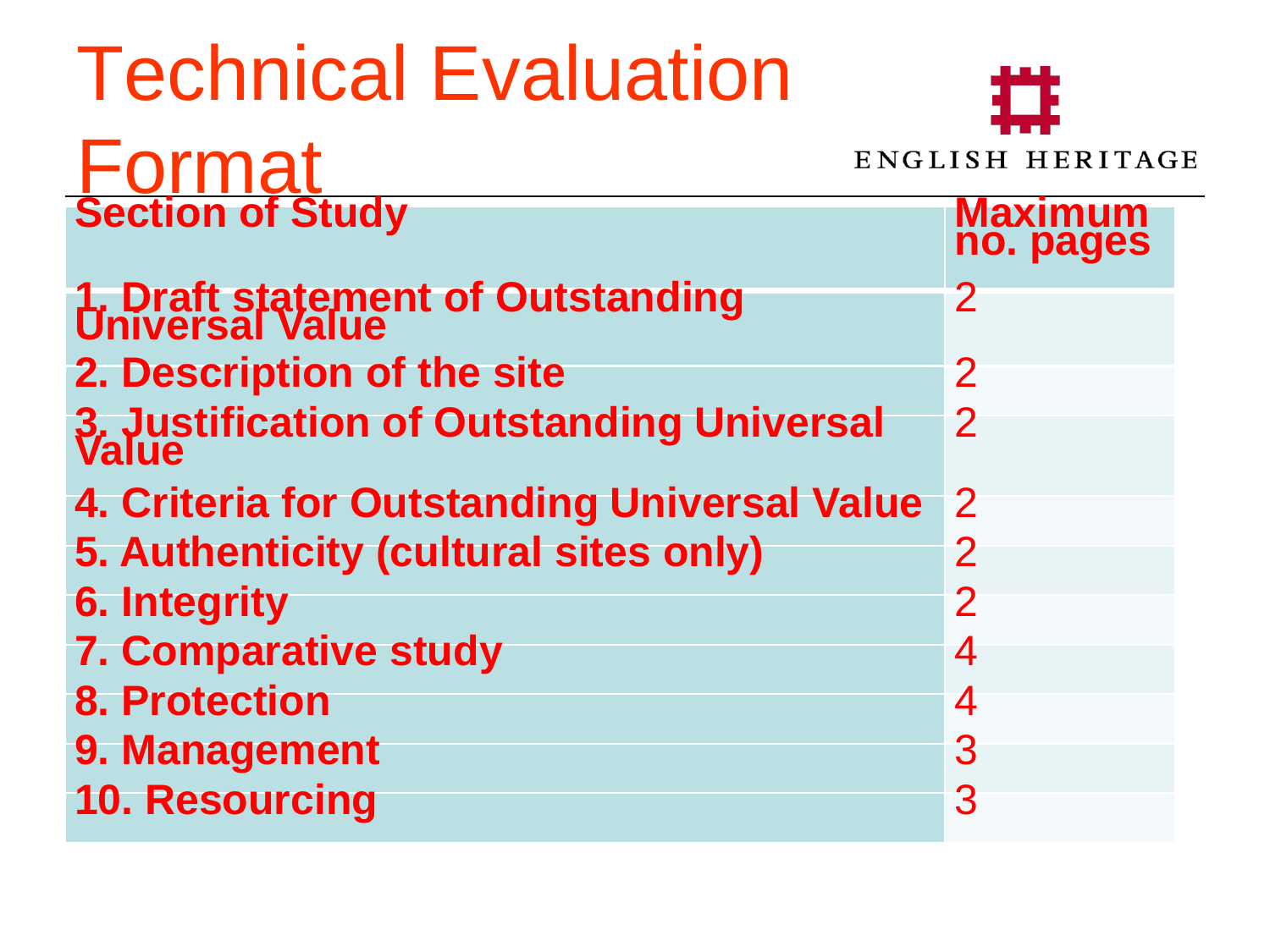#### Statement of Outstanding Universal Value

**ENGLISH HERITAGE** 

- At time of inscription, World Heritage Committee now adopts a Statement of Outstanding Universal Value as baseline for future management
- Summarises in one or two pages why a place is on World Heritage List
- Basis for future management of site both by UNESCO and by state party
- Summary of factual information
- Summary of qualities (values, attributes)
- Criteria (values and attributes which manifest them)
- Integrity (all sites)
- Authenticity (criteria i vi)
- Protection, & management & protection requirements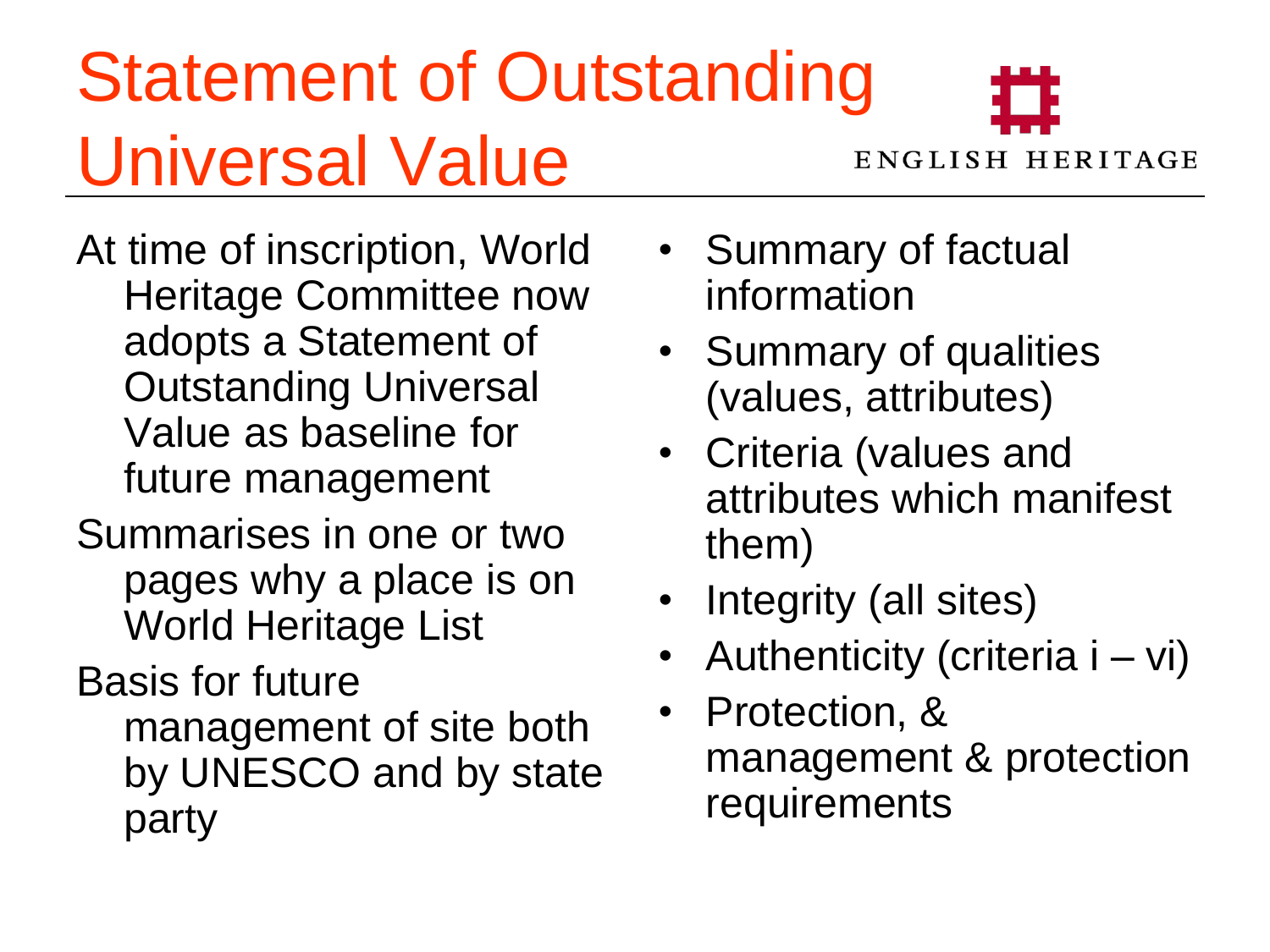## Outstanding Universal Value



- Have to show your site really is of importance to whole world
- For natural sites have to compare with whole world
- For cultural sites need to show significance at least in geo-cultural region
- Many sites of national or even international importance will not have OUV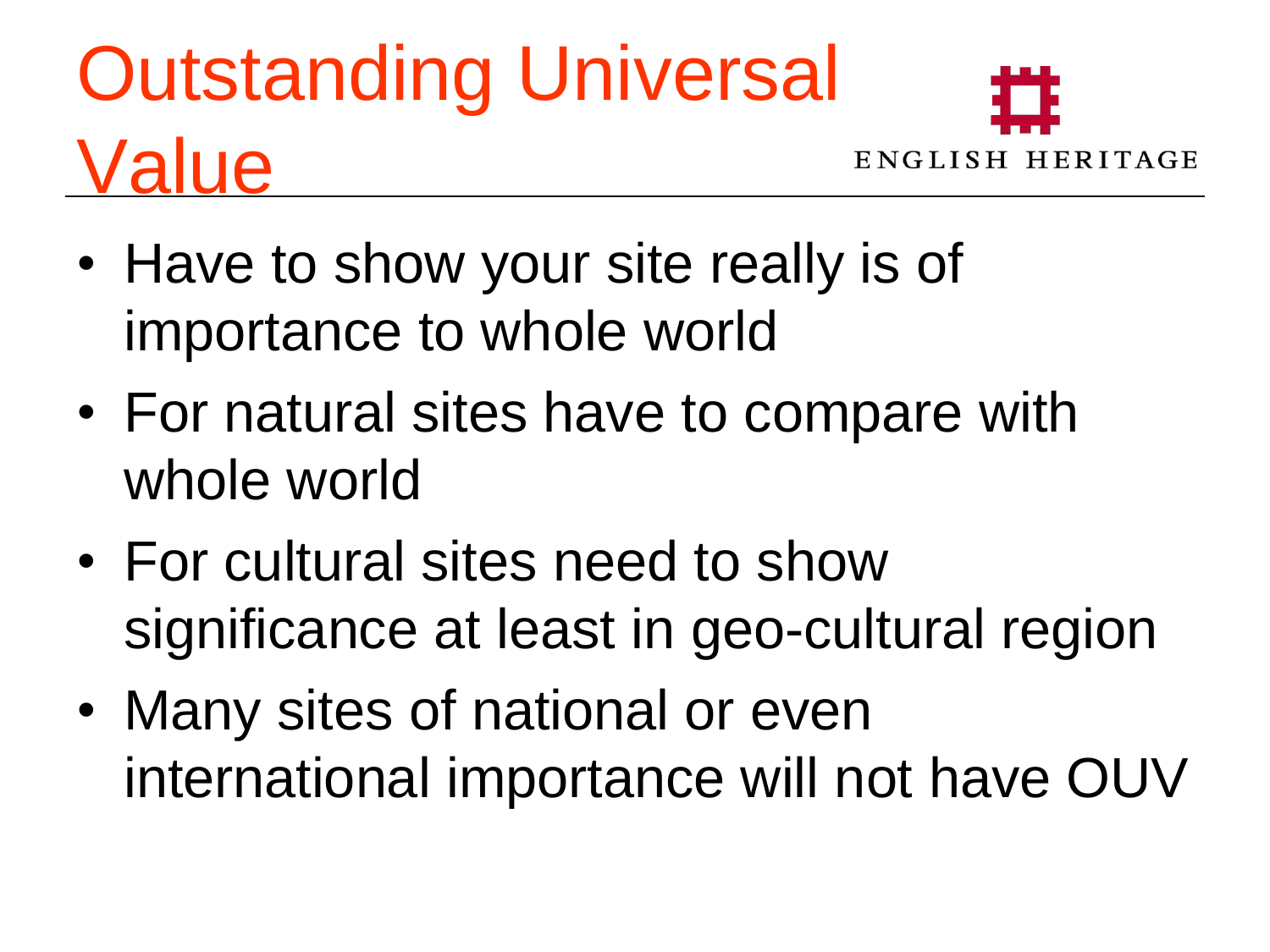



- 10 criteria 6 cultural, 4 natural
- Site has to be justified by at least one criterion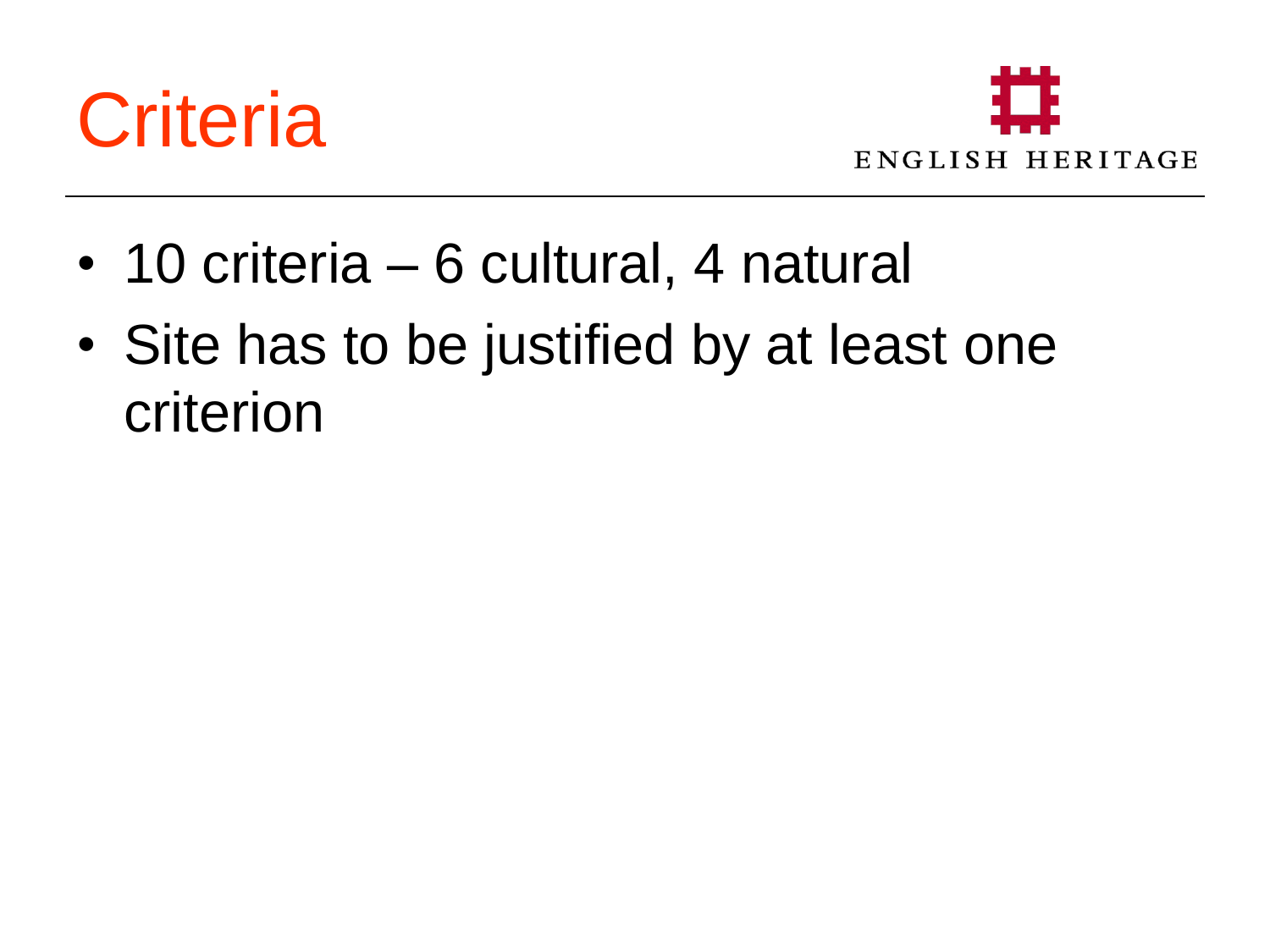

- Essential to demonstrate that your site does have OUV and fills a gap on the List
- Too many comparative studies do not look sufficiently outside own country
- Essential to examine comparisons widely and authoritatively
- Good comparative studies are very difficult to do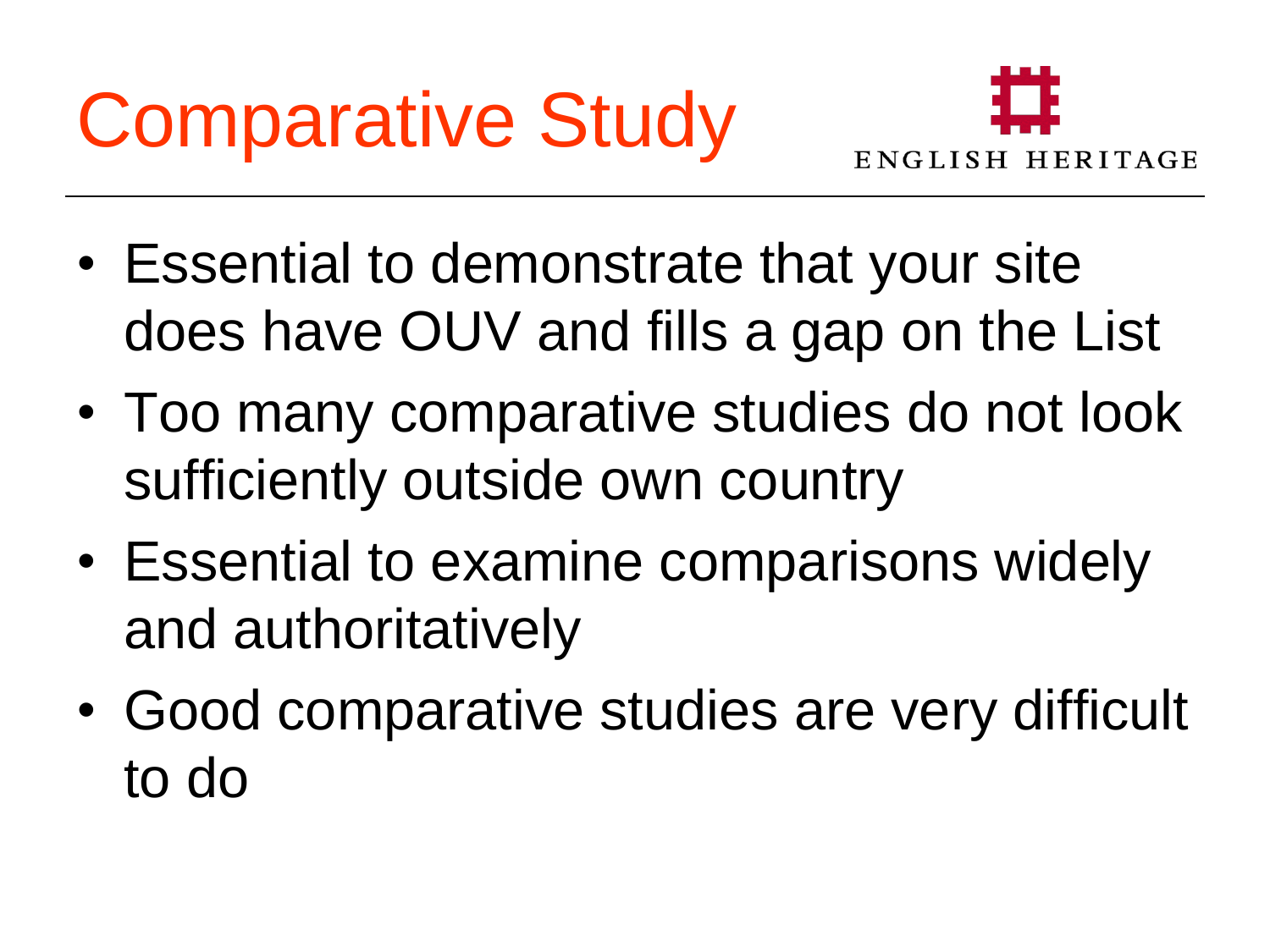



- Wholeness is site of sufficient size?
- Intactness are its components sufficiently complete to show OUV?
- Level of threat what pressures threaten site and can they be dealt with?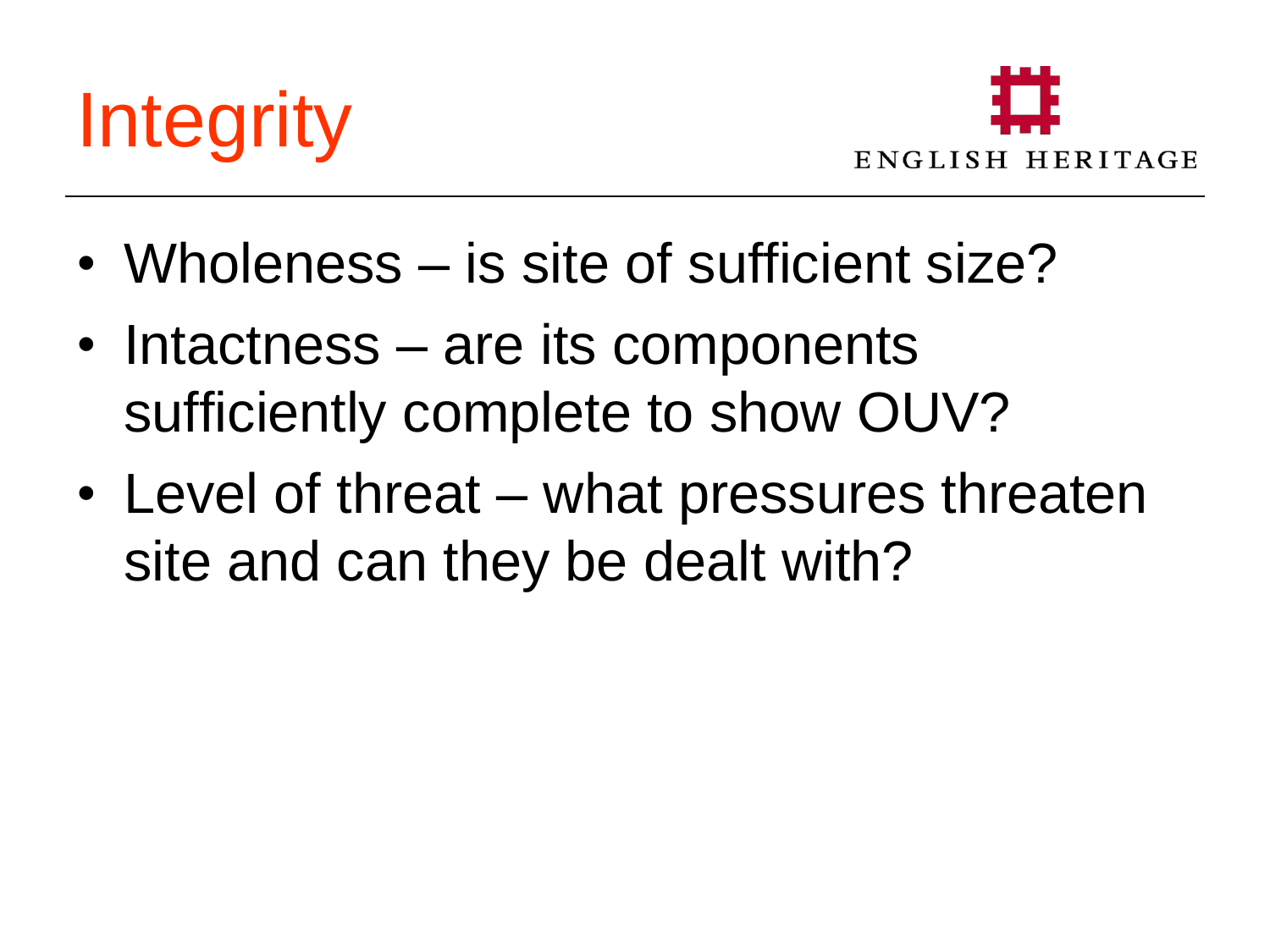#### Authenticity = truth of evidence (Cultural sites only) ENGLISH HERITAGE

- form and design;
- materials and substance;
- use and function;
- traditions, techniques and management systems;
- location and setting;
- language, and other forms of intangible heritage;
- spirit and feeling;
- other internal and external factors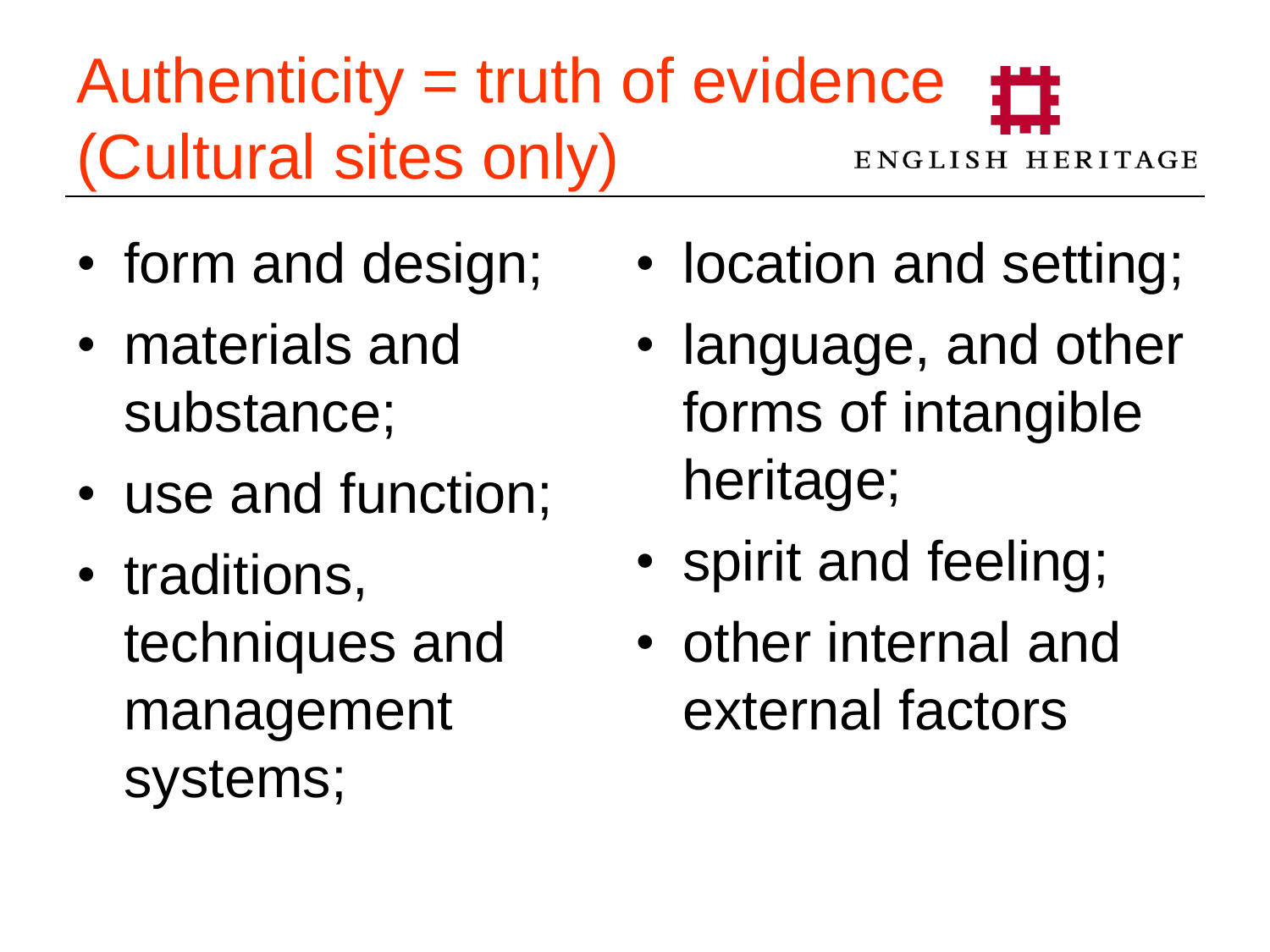#### Protection Management and Resources ENGLISH HERITAGE

- World Heritage Convention is primarily about conservation
- Essential that site is properly protected
- Need to demonstrate that protection will actually work
- Need to show how often complex sites will be managed
- Once inscribed, failures in protection or management can have major consequences
- Adequate resources essential to make system work